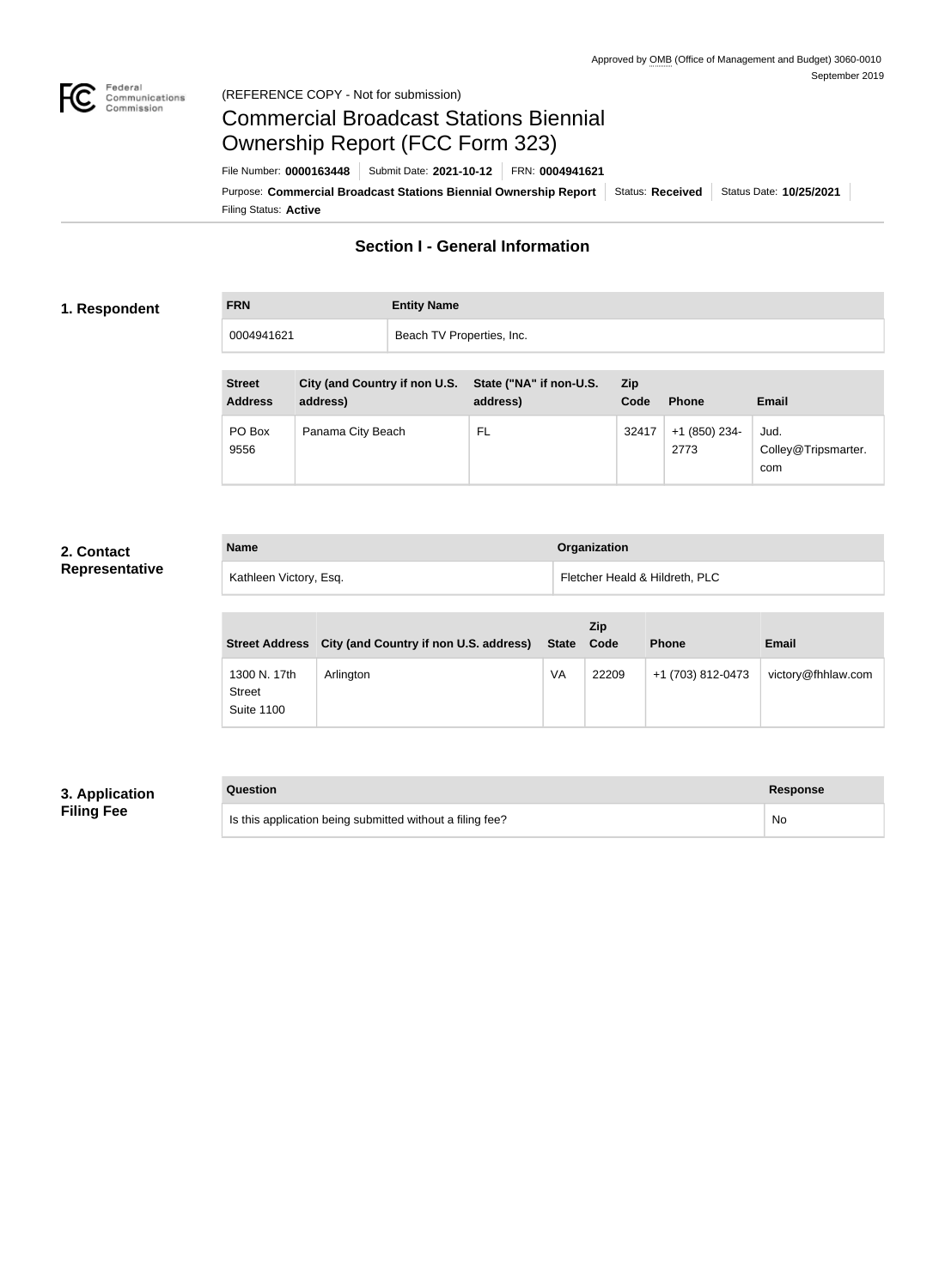| <b>Fees</b> | <b>Application Type</b> | <b>Form Number</b> | <b>Fee Code</b> | Quantity           | <b>Fee Amount</b> | <b>Subtotal</b> |
|-------------|-------------------------|--------------------|-----------------|--------------------|-------------------|-----------------|
|             | Biennial                | Form 323           | <b>MAT</b>      | $\sim$<br><u>_</u> | 85                | \$170.00        |
|             |                         |                    |                 |                    | Total             | \$170.00        |

#### **4. Nature of Respondent**

| (a) Provide the following information about the Respondent: |                        |
|-------------------------------------------------------------|------------------------|
| <b>Relationship to stations/permits</b>                     | Licensee               |
| <b>Nature of Respondent</b>                                 | For-profit corporation |

**(b) Provide the following information about this report:**

| <b>Purpose</b> | Biennial                                                                                                                                                                               |
|----------------|----------------------------------------------------------------------------------------------------------------------------------------------------------------------------------------|
| "As of" date   | 10/01/2021                                                                                                                                                                             |
|                | When filing a biennial ownership report or validating<br>and resubmitting a prior biennial ownership report, this<br>date must be Oct. 1 of the year in which this report is<br>filed. |

#### **5. Licensee(s) and Station(s)**

#### **Respondent is filing this report to cover the following Licensee(s) and station(s):**

| <b>Licensee/Permittee Name</b> | <b>FRN</b> |
|--------------------------------|------------|
| Beach TV Properties, Inc.      | 0004941621 |

| Fac. ID No. | <b>Call Sign</b> | <b>City</b>        | <b>State</b> | <b>Service</b> |
|-------------|------------------|--------------------|--------------|----------------|
| 4351        | WPFN-CD          | PANAMA CITY        | FL           | <b>DCA</b>     |
| 4352        | WCAY-CD          | <b>KEY WEST</b>    | FL.          | <b>DCA</b>     |
| 4353        | WDES-CD          | <b>DESTIN</b>      | FL.          | <b>DCA</b>     |
| 4354        | <b>WPCT</b>      | PANAMA CITY BEACH  | FL           | <b>DTV</b>     |
| 54938       | <b>WAWD</b>      | FORT WALTON BEACH  | FL           | <b>DTV</b>     |
| 64048       | KNOV-CD          | <b>NEW ORLEANS</b> | LA           | <b>DCA</b>     |
| 65409       | WTHC-LD          | <b>ATLANTA</b>     | GA           | LD             |

### **Section II – Biennial Ownership Information**

**1. 47 C.F.R. Section 73.3613 and Other Documents**

Licensee Respondents that hold authorizations for one or more full power television, AM, and/or FM stations should list all contracts and other instruments set forth in 47 C.F.R. Section 73.3613(a) through (c) for the facility or facilities listed on this report. In addition, attributable Local Marketing Agreements (LMAs) and attributable Joint Sales Agreements (JSAs) must be disclosed by the licensee of the brokering station on its ownership report. If the agreement is an attributable LMA, an attributable JSA, or a network affiliation agreement, check the appropriate box. Otherwise, select "Other." Non-Licensee Respondents, as well as Licensee Respondents that only hold authorizations for Class A television and/or low power television stations, should select "Not Applicable" in response to this question.

| Document Information                  |                           |  |
|---------------------------------------|---------------------------|--|
| Description of contract or instrument | Articles of Incorporation |  |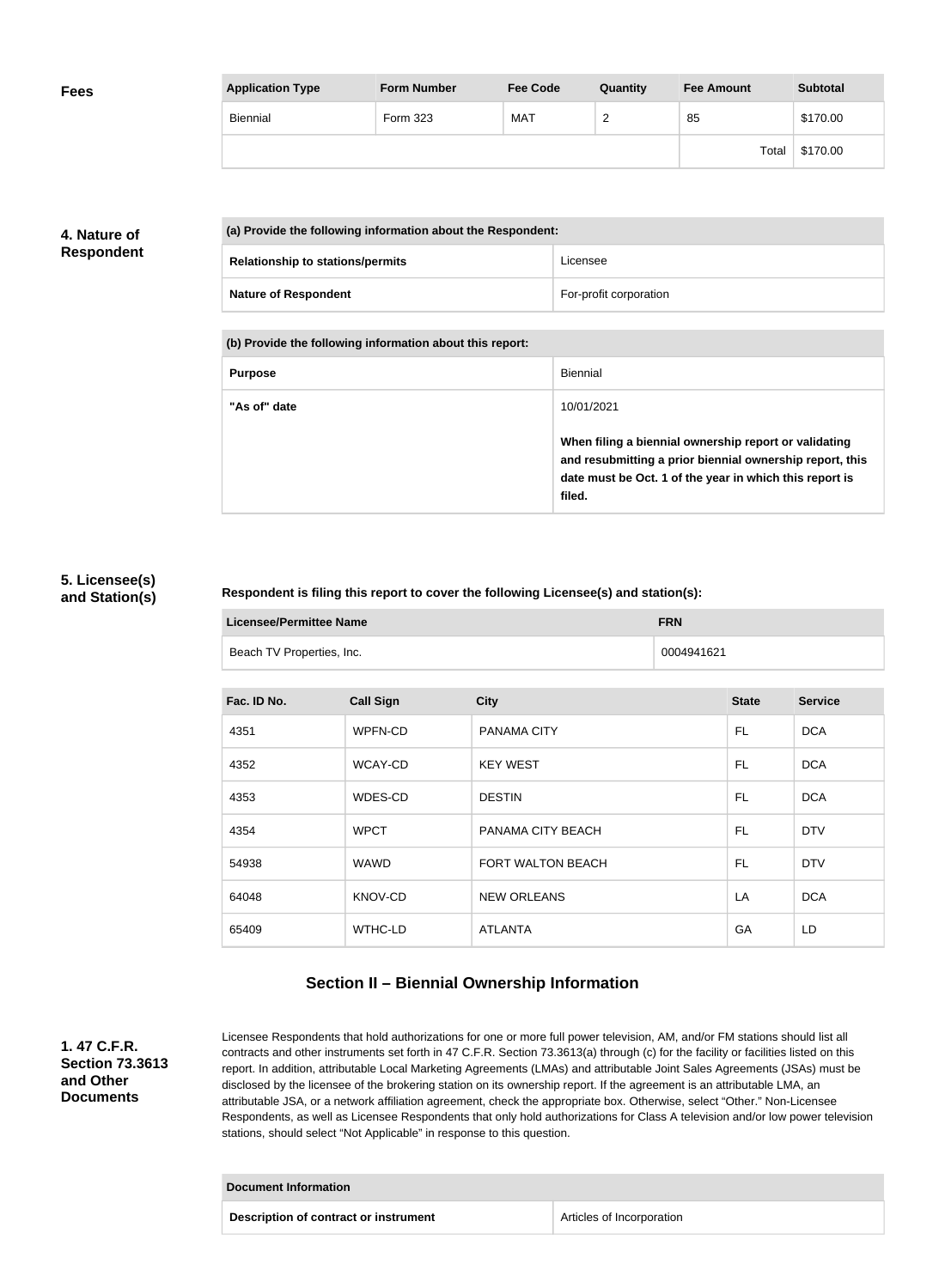| Parties to contract or instrument               | State of Florida                                |
|-------------------------------------------------|-------------------------------------------------|
| Date of execution                               | 12/1989                                         |
| Date of expiration                              | No expiration date                              |
| <b>Agreement type</b><br>(check all that apply) | Other<br>Agreement Type: Corporate organization |

#### **Document Information**

| Description of contract or instrument           | By-laws                                              |
|-------------------------------------------------|------------------------------------------------------|
| Parties to contract or instrument               | Beach TV Properties, Inc.                            |
| Date of execution                               | 12/1989                                              |
| Date of expiration                              | No expiration date                                   |
| <b>Agreement type</b><br>(check all that apply) | Other<br><b>Agreement Type: Corporate Governance</b> |

#### **2. Ownership Interests**

**(a)** Ownership Interests. This Question requires Respondents to enter detailed information about ownership interests by generating a series of subforms. Answer each question on each subform. The first subform listing should be for the Respondent itself. If the Respondent is not a natural person, also list each of the officers, directors, stockholders, non-insulated partners, non-insulated members, and any other persons or entities with a direct attributable interest in the Respondent pursuant to the standards set forth in 47 C.F.R. Section 73.3555. (A "direct" interest is one that is not held through any intervening companies or entities.) List each interest holder with a direct attributable interest in the Respondent separately.

Leave the percentage of total assets (Equity Debt Plus) field blank for an interest holder unless that interest holder has an attributable interest in the Respondent solely on the basis of the Commission's Equity Debt Plus attribution standard, 47 C.F.R. Section 73.3555, Note 2(i).

In the case of vertical or indirect ownership structures, list only those interests in the Respondent that also represent an attributable interest in the Licensee(s) for which the report is being submitted.

Entities that are part of an organizational structure that includes holding companies or other forms of indirect ownership must file separate ownership reports. In such a structure do not report, or file a separate report for, any interest holder that does not have an attributable interest in the Licensee(s) for which the report is being submitted.

Please see the Instructions for further detail concerning interests that must be reported in response to this question.

The Respondent must provide an FCC Registration Number for each interest holder reported in response to this question. Please see the Instructions for detailed information and guidance concerning this requirement.

| 0004941621                          |                      |  |
|-------------------------------------|----------------------|--|
| Beach TV Properties, Inc.           |                      |  |
| PO Box                              | 9556                 |  |
| Street 1                            |                      |  |
| <b>Street 2</b>                     |                      |  |
| <b>City</b>                         | Panama City Beach    |  |
| State ("NA" if non-U.S.<br>address) | <b>FL</b>            |  |
| <b>Zip/Postal Code</b>              | 32417                |  |
| Country (if non-U.S.<br>address)    | <b>United States</b> |  |
| Respondent                          |                      |  |
|                                     |                      |  |

**Ownership Information**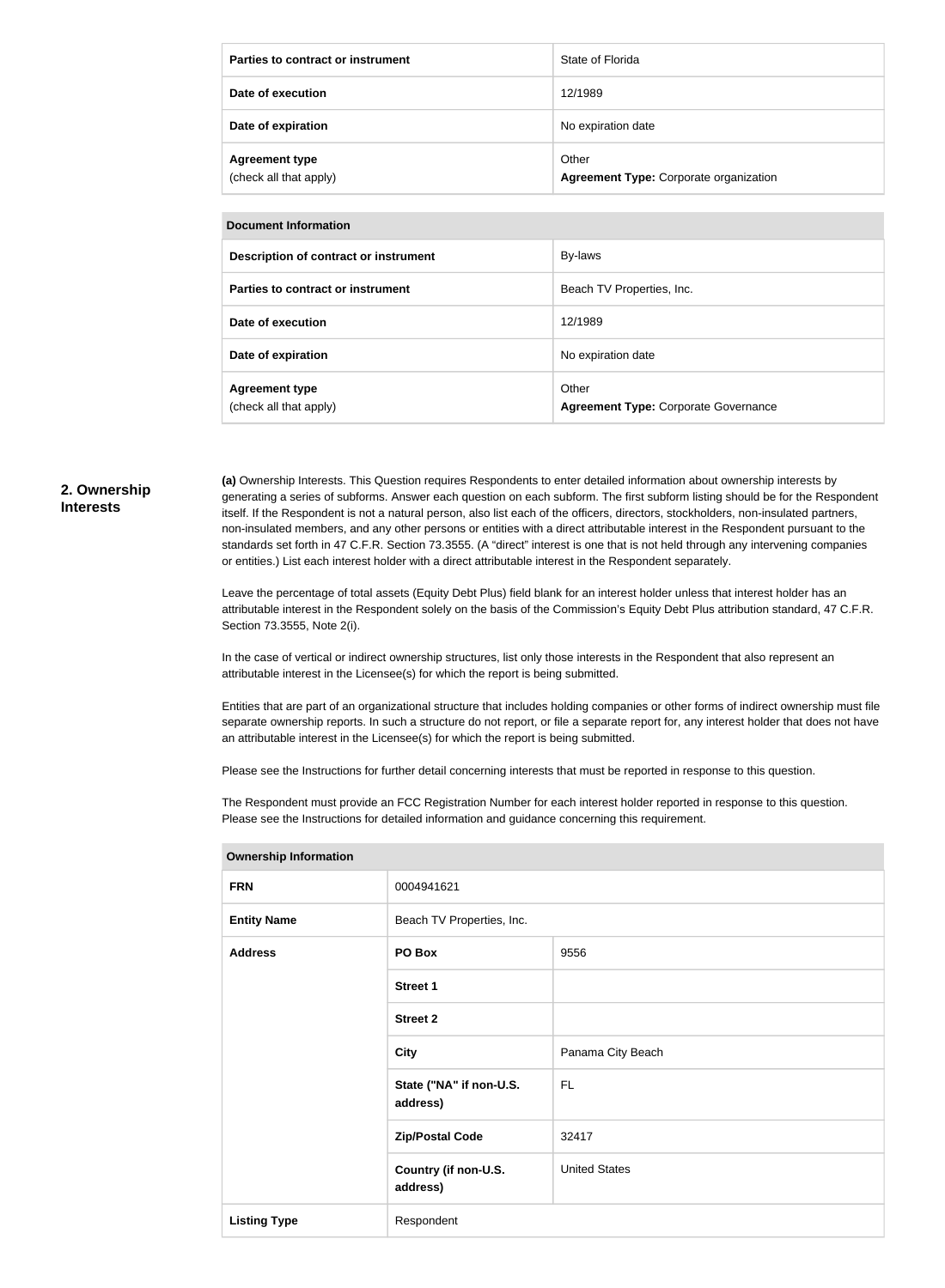| <b>Positional Interests</b><br>(check all that apply)                                                                      | Respondent                                              |         |                             |
|----------------------------------------------------------------------------------------------------------------------------|---------------------------------------------------------|---------|-----------------------------|
| <b>Tribal Nation or Tribal</b><br><b>Entity</b>                                                                            | Interest holder is not a Tribal nation or Tribal entity |         |                             |
| <b>Interest Percentages</b><br>(enter percentage values<br>from 0.0 to 100.0)                                              | Voting                                                  | $0.0\%$ | <b>Jointly Held?</b><br>No. |
|                                                                                                                            | <b>Equity</b>                                           | $0.0\%$ |                             |
|                                                                                                                            | <b>Total assets (Equity Debt</b><br>Plus)               | $0.0\%$ |                             |
| Does interest holder have an attributable interest in one or more broadcast stations<br>that do not appear on this report? |                                                         | No.     |                             |

# **Ownership Information FRN** 0013373022

| <b>LIVIA</b>                                                                                                                      | <b>UUTJJIJUZZ</b>                         |                        |                            |  |
|-----------------------------------------------------------------------------------------------------------------------------------|-------------------------------------------|------------------------|----------------------------|--|
| <b>Name</b>                                                                                                                       | Byron J. Colley                           |                        |                            |  |
| <b>Address</b>                                                                                                                    | 9556<br>PO Box                            |                        |                            |  |
|                                                                                                                                   | <b>Street 1</b>                           |                        |                            |  |
|                                                                                                                                   | <b>Street 2</b>                           |                        |                            |  |
|                                                                                                                                   | <b>City</b>                               | Panama City Beach      |                            |  |
|                                                                                                                                   | State ("NA" if non-U.S.<br>address)       | <b>FL</b>              |                            |  |
|                                                                                                                                   | <b>Zip/Postal Code</b>                    | 32417                  |                            |  |
|                                                                                                                                   | Country (if non-U.S.<br>address)          | <b>United States</b>   |                            |  |
| <b>Listing Type</b>                                                                                                               | Other Interest Holder                     |                        |                            |  |
| <b>Positional Interests</b><br>(check all that apply)                                                                             | Officer, Director, Stockholder            |                        |                            |  |
| Citizenship, Gender,                                                                                                              | <b>Citizenship</b>                        | <b>US</b>              |                            |  |
| <b>Ethnicity, and Race</b><br><b>Information (Natural</b>                                                                         | Gender                                    | Male                   |                            |  |
| <b>Persons Only)</b>                                                                                                              | <b>Ethnicity</b>                          | Not Hispanic or Latino |                            |  |
|                                                                                                                                   | Race                                      | White                  |                            |  |
| <b>Interest Percentages</b><br>(enter percentage values                                                                           | Voting                                    | 50.0%                  | <b>Jointly Held?</b><br>No |  |
| from 0.0 to 100.0)                                                                                                                | <b>Equity</b>                             | 50.0%                  |                            |  |
|                                                                                                                                   | <b>Total assets (Equity Debt</b><br>Plus) | 50.0%                  |                            |  |
| Does interest holder have an attributable interest in one or more broadcast stations<br>Yes<br>that do not appear on this report? |                                           |                        |                            |  |

**Ownership Information**

| <b>FRN</b>  | 0019243898          |  |  |
|-------------|---------------------|--|--|
| <b>Name</b> | <b>Tonita Davis</b> |  |  |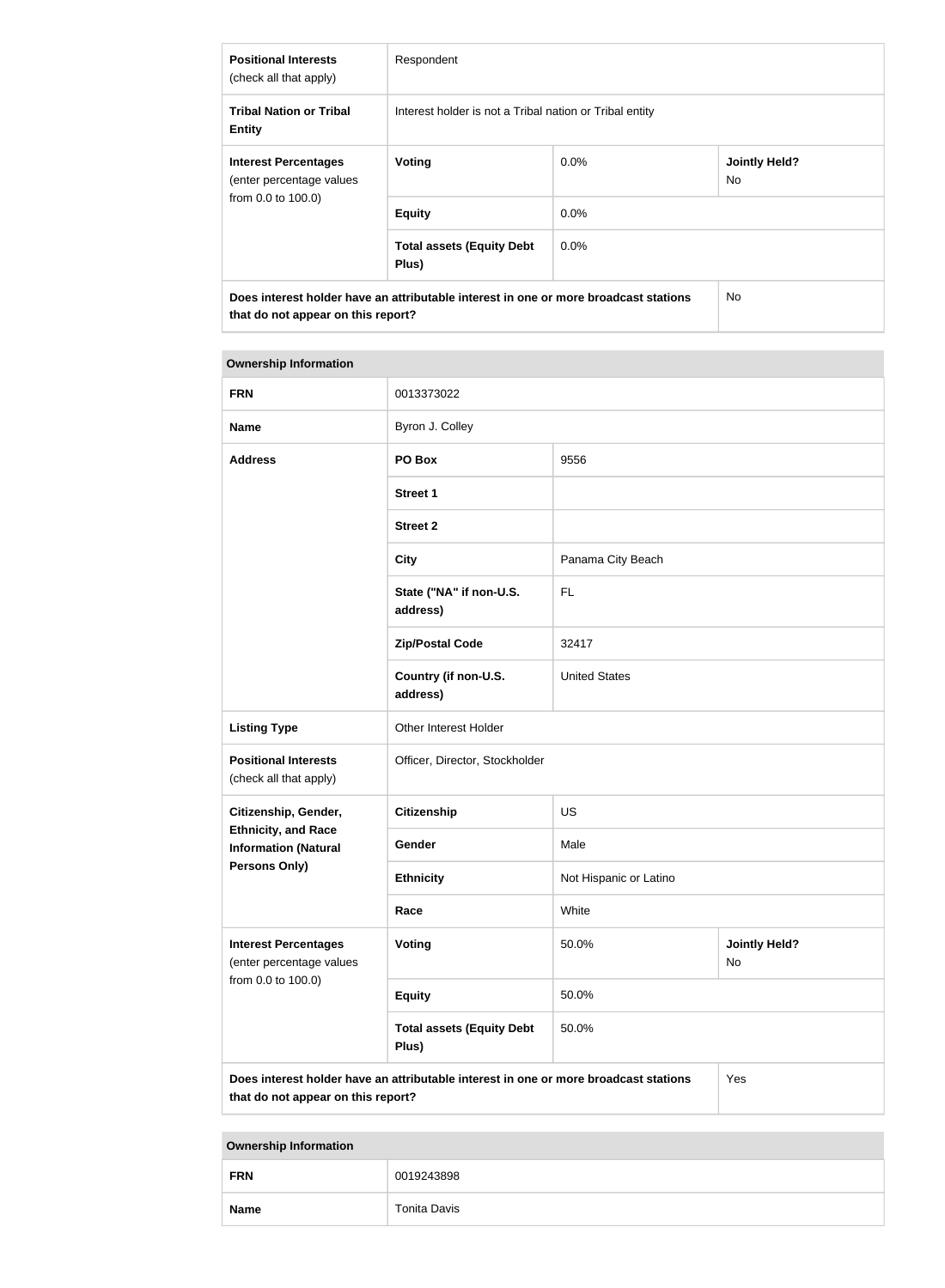| <b>Address</b>                                            | PO Box                                                                               | 9556                   |                            |
|-----------------------------------------------------------|--------------------------------------------------------------------------------------|------------------------|----------------------------|
|                                                           | <b>Street 1</b>                                                                      |                        |                            |
|                                                           | <b>Street 2</b>                                                                      |                        |                            |
|                                                           | <b>City</b>                                                                          | Panama City Beach      |                            |
|                                                           | State ("NA" if non-U.S.<br>address)                                                  | <b>FL</b>              |                            |
|                                                           | <b>Zip/Postal Code</b>                                                               | 32417                  |                            |
|                                                           | Country (if non-U.S.<br>address)                                                     | <b>United States</b>   |                            |
| <b>Listing Type</b>                                       | <b>Other Interest Holder</b>                                                         |                        |                            |
| <b>Positional Interests</b><br>(check all that apply)     | Officer, Director, Stockholder                                                       |                        |                            |
| Citizenship, Gender,                                      | <b>Citizenship</b>                                                                   | <b>US</b>              |                            |
| <b>Ethnicity, and Race</b><br><b>Information (Natural</b> | Gender                                                                               | Female                 |                            |
| Persons Only)                                             | <b>Ethnicity</b>                                                                     | Not Hispanic or Latino |                            |
|                                                           | Race                                                                                 | White                  |                            |
| <b>Interest Percentages</b><br>(enter percentage values   | Voting                                                                               | 50.0%                  | <b>Jointly Held?</b><br>No |
| from 0.0 to 100.0)                                        | <b>Equity</b>                                                                        | 50.0%                  |                            |
|                                                           | <b>Total assets (Equity Debt</b><br>Plus)                                            | 50.0%                  |                            |
| that do not appear on this report?                        | Does interest holder have an attributable interest in one or more broadcast stations |                        | Yes                        |
|                                                           | (b) Respondent certifies that any interests, including equity, financial, or voting  |                        | Yes                        |

| $\sim$ , $\sim$ , $\sim$ , $\sim$ , $\sim$ , $\sim$ , $\sim$ , $\sim$ , $\sim$ , $\sim$ , $\sim$ , $\sim$ , $\sim$ , $\sim$ , $\sim$ , $\sim$ , $\sim$ , $\sim$ , $\sim$ , $\sim$ , $\sim$ , $\sim$ , $\sim$ , $\sim$ , $\sim$ , $\sim$ , $\sim$ , $\sim$ , $\sim$ , $\sim$ , $\sim$ , $\sim$ |
|-----------------------------------------------------------------------------------------------------------------------------------------------------------------------------------------------------------------------------------------------------------------------------------------------|
| interests, not reported in this filing are non-attributable.                                                                                                                                                                                                                                  |

If "No," submit as an exhibit an explanation.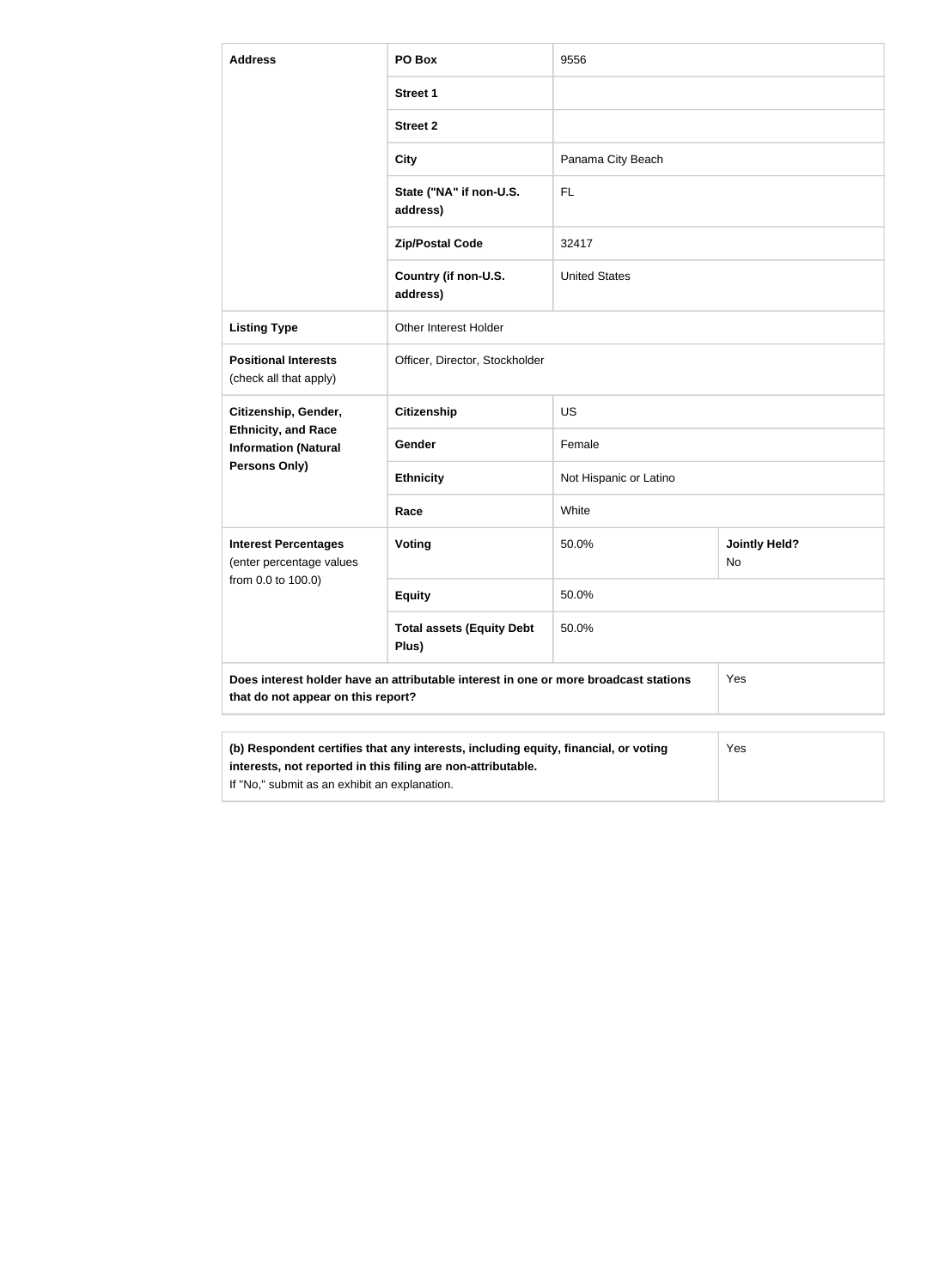

**(d) Are any of the individuals listed as an attributable interest holder in the Respondent married to each other or related to each other as parentchild or as siblings?** Yes

If "Yes," provide the following information for each such the relationship.

## **Family Relationships**

| <b>FRN</b>   | 0013373022 | <b>Name</b> | Byron J Colley |
|--------------|------------|-------------|----------------|
| <b>FRN</b>   | 0019243898 | <b>Name</b> | Tonita Davis   |
| Relationship | Spouses    |             |                |

| (e) Is Respondent seeking an attribution exemption for any officer or director with<br>duties wholly unrelated to the Licensee(s)?                                                                                             | No |
|--------------------------------------------------------------------------------------------------------------------------------------------------------------------------------------------------------------------------------|----|
| If "Yes," complete the information in the required fields and submit an Exhibit fully describing<br>that individual's duties and responsibilities, and explaining why that individual should not be<br>attributed an interest. |    |

Attach a flowchart or similar document showing the Licensee's vertical ownership structure including the Licensee and all entities that have attributable interests in the Licensee. Licensees with a single parent entity may provide a brief explanatory textual Exhibit in lieu of a flowchart or similar document. Licensees without parent entities should so indicate in a textual Exhibit.

**Non-Licensee Respondents should select "N/A" in response to this question.**